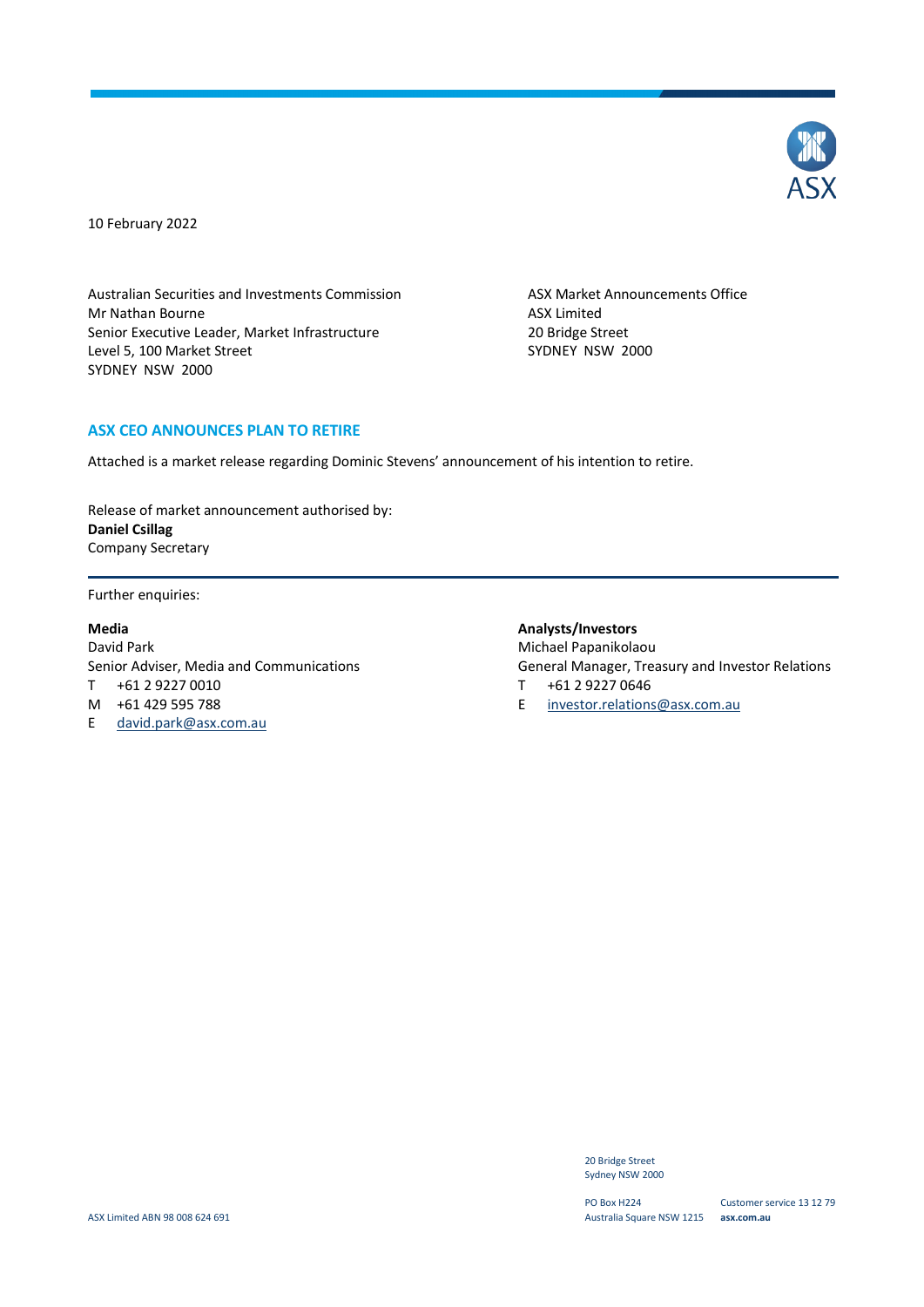

# Market Release

10 February 2022

# ASX CEO announces plan to retire

ASX Limited (ASX) advises that Managing Director and Chief Executive Officer (CEO) Dominic Stevens has announced his intention to retire this year, with the Board beginning a process for a timely and orderly transition to a new CEO.

The Board congratulates Mr Stevens for successfully leading ASX through a period of significant growth and transformation, underpinned by consistently solid financial results.

Mr Stevens is now in his ninth year at ASX and sixth as CEO, having joined ASX as an independent nonexecutive director in December 2013 after close to 30 years' experience in financial markets. He was appointed ASX CEO in August 2016.

Mr Stevens will continue as CEO until the commencement of his successor. This will ensure stability for the company, assist in an orderly transfer of executive responsibility, and maintain ASX's focus on providing safe and secure critical financial market infrastructure.

ASX Chairman Damian Roche paid tribute to Mr Stevens, praising his leadership and contribution to ASX, one of the world's top-10 listed exchange groups by market capitalisation.

"Dominic is providing ample notice of his retirement plans for which we are grateful. This is typical of his foresight, and enables a smooth transition to the best possible successor at a time when ASX will be entering its next phase of growth and innovation.

"He will leave ASX in a strong financial and operational position, and with the transformation of critical systems, platforms and infrastructure complete or nearing completion. The replacement of CHESS is progressing well, with the fully integrated industry test environment open and operating successfully. Dominic looks forward to transitioning with the new CEO to help them to come up to speed on this key project.

"While Dominic will remain CEO for some time yet, I would like to thank him for his stewardship during a period of major change and challenge for our company and the industry," Mr Roche said.

Mr Stevens has driven the execution of ASX'sstrategy to build an exchange for the future. Keysto this include:

- Transforming ASX's technology from ageing to contemporary systems and platforms, with the age of some of its core equity technologies set to drop from over 20 years to an average of less than five years.
- Improving ASX's operating resilience, with incidents falling by 85% over the last five years and only one severity 1 incident in the last three, compared to 12 in the three years leading up to the start of our transformation program.
- Expanding ASX's focus on technology, including developing a world-leading position on distributed ledger technology with the CHESS replacement project, and building an enviable listed capital market for local and global technology companies.